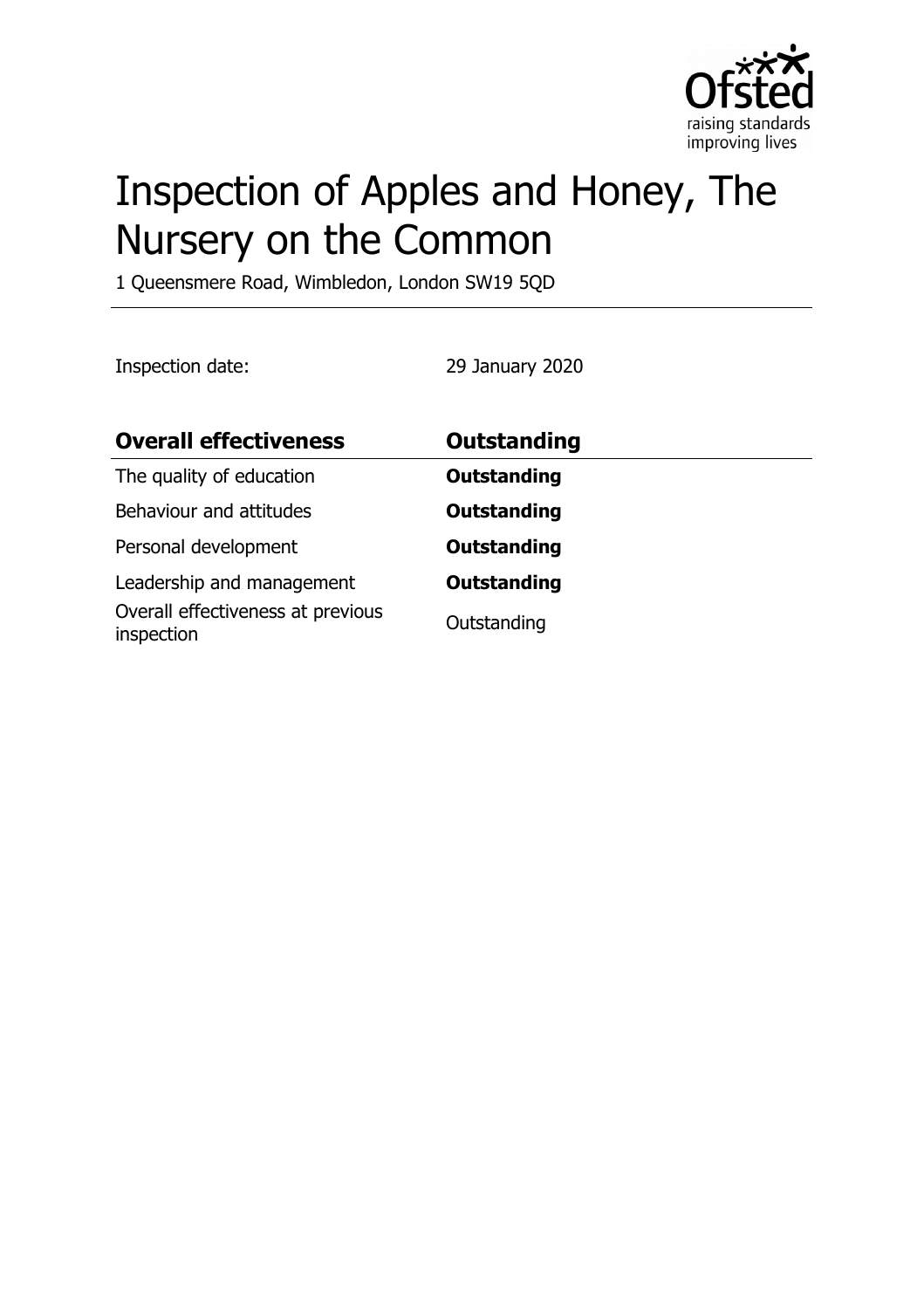

# **What is it like to attend this early years setting?**

#### **The provision is outstanding**

Children flourish in this outstanding nursery. Leaders have exceptionally high expectations for every child. This is matched by the excellent teaching skills of the staff team. Children are consistently engaged, excited and interested, and enjoy exploring the excellent range of learning experiences. They make the most of opportunities to develop their interests, and rapidly build on their skills and knowledge. Children are captivated by meaningful activities that ensure they are highly motivated to learn. For example, following a discussion on feelings and emotions, children decided to build a hospital in order to make people feel better. They used their imagination and practised mark making as they drew designs for their hospital. They used their physical abilities and worked together, developing important social skills as they brought their design to life with the large construction materials.

Children's behaviour is impeccable. They learn to listen to the views of others and accept each other's ideas. Children manage their own behaviour well. They show high levels of resilience and older children solve minor difficulties or disagreements independently. Children learn to respect differences between themselves and others, which will help them to live successfully in British society. They have formed exceptionally close and caring bonds with staff, who are calm, nurturing role models. This ensures that children feel safe and thoroughly enjoy their time at the nursery.

#### **What does the early years setting do well and what does it need to do better?**

- $\blacksquare$  Leaders are ambitious and inspiring. They successfully combine their expertise, experience and knowledge of children to provide an exceptional learning environment. Alongside the well-qualified staff team, leaders develop an aspirational curriculum that supports children's educational needs and emotional security. Experiences for children are extremely well planned to make the most of their skills and knowledge, and build on these in consistent and coherent ways.
- $\blacksquare$  Staff understand the children exceptionally well. They deliver activities in ways that promote children's independence, curiosity and sense of wonder. They plan topic work around children's interests and skilfully adapt their teaching to children's individual abilities. This ensures that all children benefit as much as possible from the excellent range of learning experiences.
- $\blacksquare$  Parents comment on the excellent emotional support their children receive. They recognise that this enables their children to settle in quickly and feel secure and happy. Parents make comments such as, 'Not only is my child exceptionally safe, they are also genuinely loved by the staff.'
- All children make excellent progress. Additional funding is used fully effectively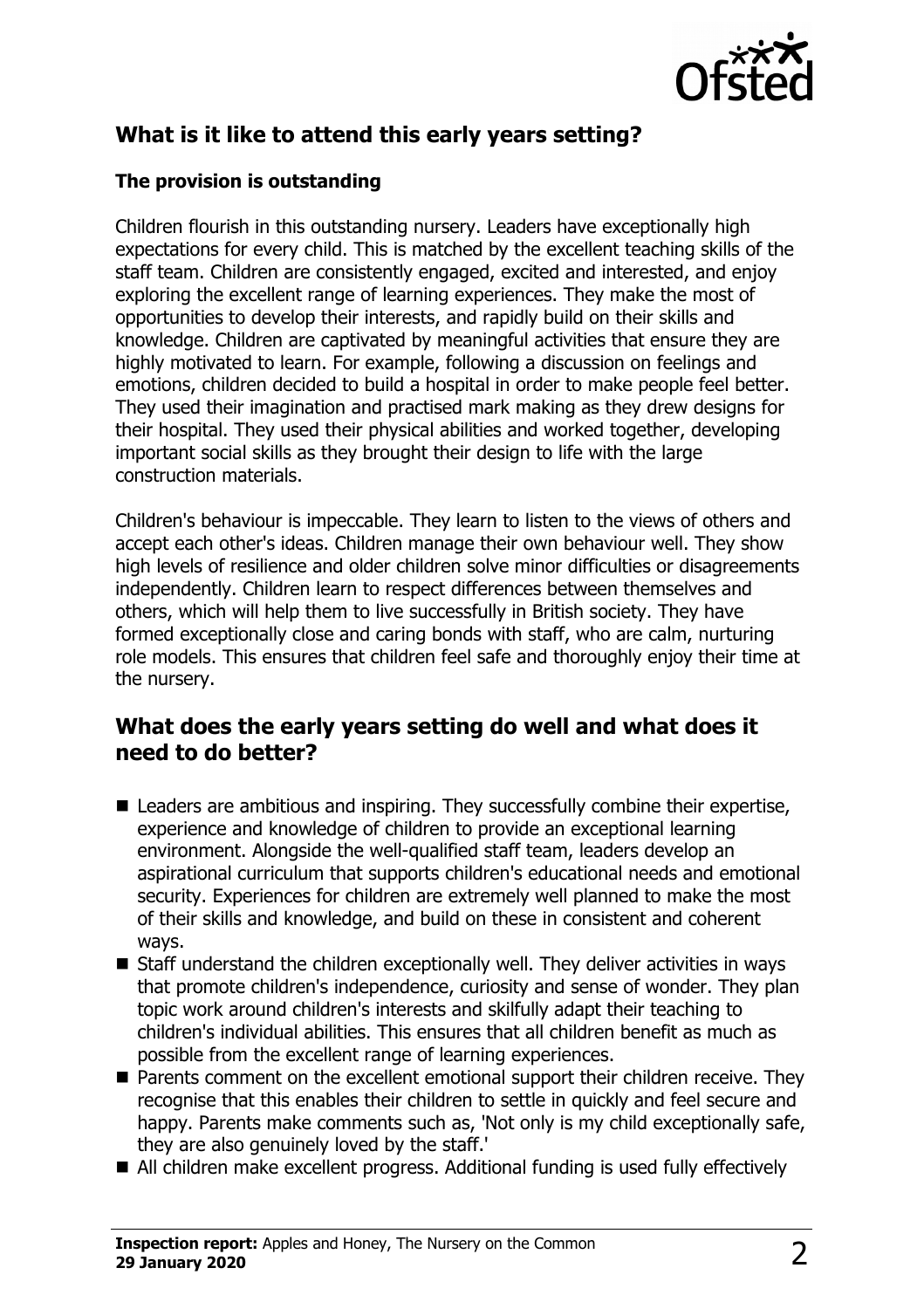

to enhance children's experiences and deliver their full entitlement to early education. Plans for children with special educational needs and/or disabilities, and for those who speak English as an additional language, are excellent. Interventions are precisely targeted, and teaching is consistent. Staff work effectively with other agencies and professionals to give children the best possible start in life.

- $\blacksquare$  Leaders and staff are utterly committed to creating a welcoming and inclusive environment. There is a strong connection to the local community, which is celebrated and strengthened through regular outings and visits. For example, staff and children host regular activities and lunches for elderly members of their community.
- $\blacksquare$  Parents speak of the nursery as a 'family'. They value the opportunities to share in their children's learning experiences. For instance, staff, children and families of different faiths and beliefs come together for the weekly celebration of the Jewish Sabbath, Shabbat.
- $\blacksquare$  Children eagerly develop their skills in mathematics and literacy. They confidently estimate, measure and count during building activities. They draw pictures and make marks to represent their ideas and experiences. Staff use an exceptionally well-planned reading scheme, which helps children to develop the skills and aptitude to become successful readers.
- $\blacksquare$  Children have a positive and enthusiastic attitude to learning. They are highly motivated, independent and confident. Throughout the day they remain purposefully engaged as they explore their own interests and participate in activities led by the highly skilled staff.

## **Safeguarding**

The arrangements for safeguarding are effective.

Managers and staff have an excellent understanding of safeguarding issues. They know how to take prompt and effective action should they have any concerns about children's welfare. Staff know the procedures for reporting allegations and how to escalate concerns to professionals outside of the nursery, if necessary. They supervise children well, and ensure a safe environment is maintained for them. Staff have a very good understanding of the signs that indicate a child may be at risk of harm, including from radical and extreme views.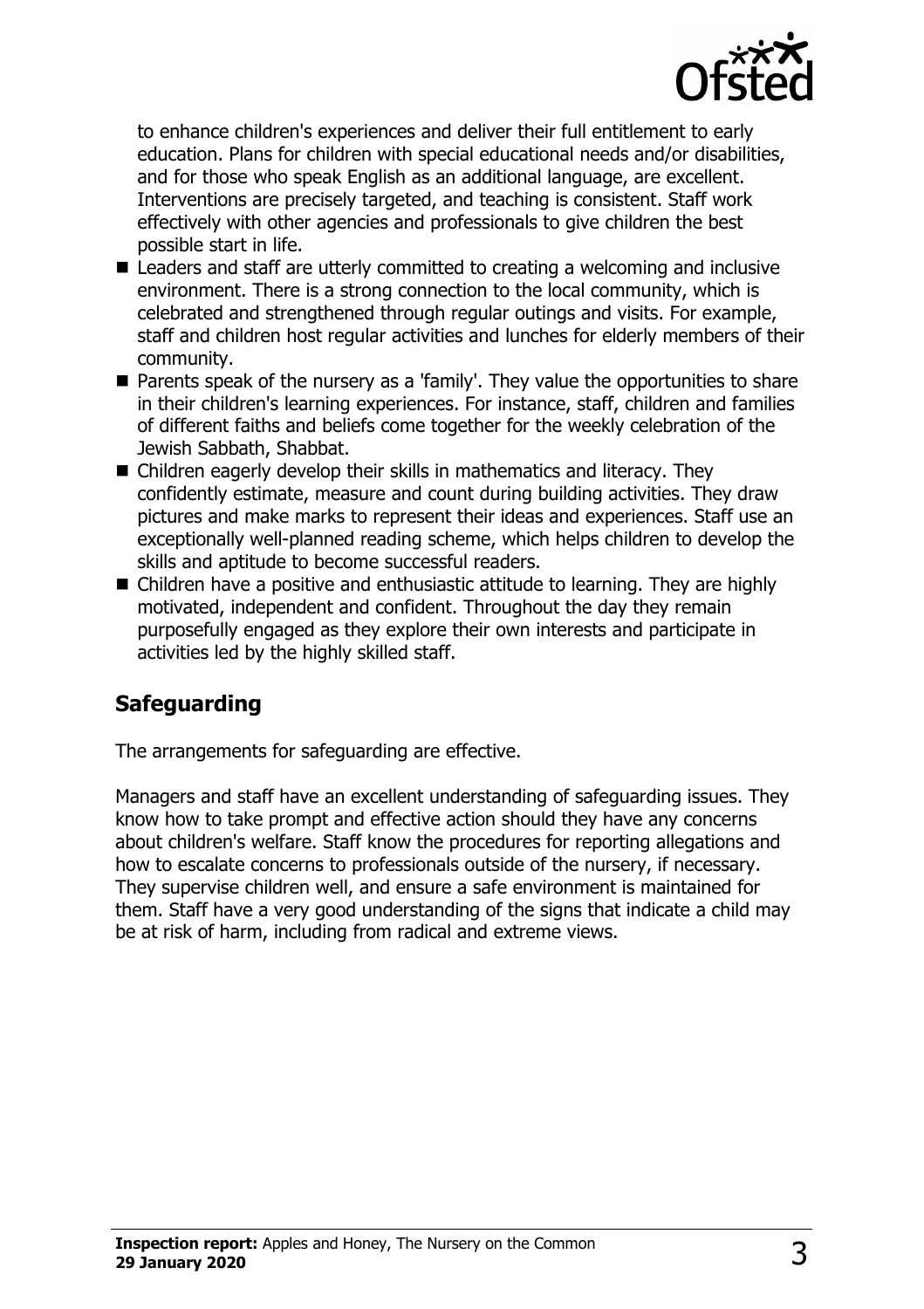

| <b>Setting details</b>                              |                                                                                      |
|-----------------------------------------------------|--------------------------------------------------------------------------------------|
| Unique reference number                             | 123134                                                                               |
| Local authority                                     | Wandsworth                                                                           |
| <b>Inspection number</b>                            | 10138251                                                                             |
| <b>Type of provision</b>                            | Childcare on non-domestic premises                                                   |
| <b>Registers</b>                                    | Early Years Register, Compulsory Childcare<br>Register, Voluntary Childcare Register |
| Day care type                                       | Sessional day care                                                                   |
| Age range of children                               | $2$ to 5                                                                             |
| <b>Total number of places</b>                       | 30                                                                                   |
| Number of children on roll                          | 27                                                                                   |
| Name of registered person                           | Ish-Horowicz, Judith Esther                                                          |
| <b>Registered person unique</b><br>reference number | RP511763                                                                             |
| <b>Telephone number</b>                             | 02088 796 915                                                                        |
| Date of previous inspection                         | 12 May 2016                                                                          |

### **Information about this early years setting**

Apples and Honey, The Nursery on the Common registered in 1997 and is located in the London Borough of Wandsworth. The nursery is open from 9.30am to 2pm Monday to Thursday and from 9.30am to 12.30pm on Friday, during term time only. The provider receives funding to offer free early education for children aged two, three and four years. There are nine members of staff. Of these, seven hold appropriate childcare qualifications at levels 6 or 7. This includes staff with qualified teacher status and early years professional status. One staff member is a qualified speech and language therapist.

## **Information about this inspection**

**Inspector** Sarah Crawford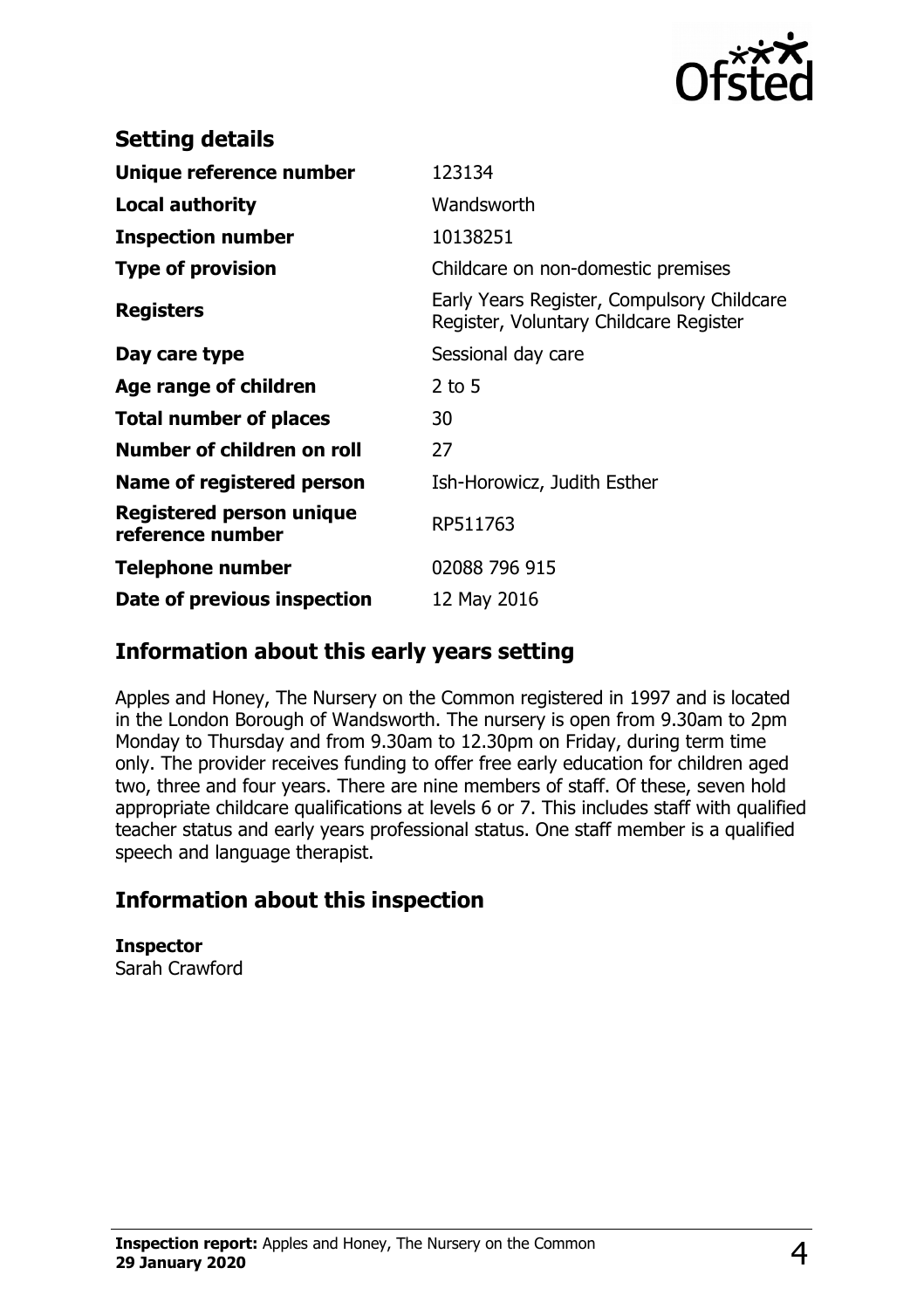

#### **Inspection activities**

- $\blacksquare$  The manager showed the inspector around the setting, and discussed the aims of the curriculum and how the learning environment is organised.
- $\blacksquare$  The inspector observed a range of activities indoors and outdoors, including completing a joint observation with the manager. She evaluated the quality of the curriculum and the impact on children's learning.
- $\blacksquare$  The inspector talked to parents, staff and children at appropriate times during the inspection and took account of their views and experiences of the nursery.
- The documents reviewed included staff first-aid certificates, policies and children's records.
- $\blacksquare$  The inspector discussed the leadership and management of the nursery with the manager and the owner.

We carried out this inspection under sections 49 and 50 of the Childcare Act 2006 on the quality and standards of provision that is registered on the Early Years Register. The registered person must ensure that this provision complies with the statutory framework for children's learning, development and care, known as the early years foundation stage.

If you are not happy with the inspection or the report, you can [complain to Ofsted.](http://www.gov.uk/complain-ofsted-report)